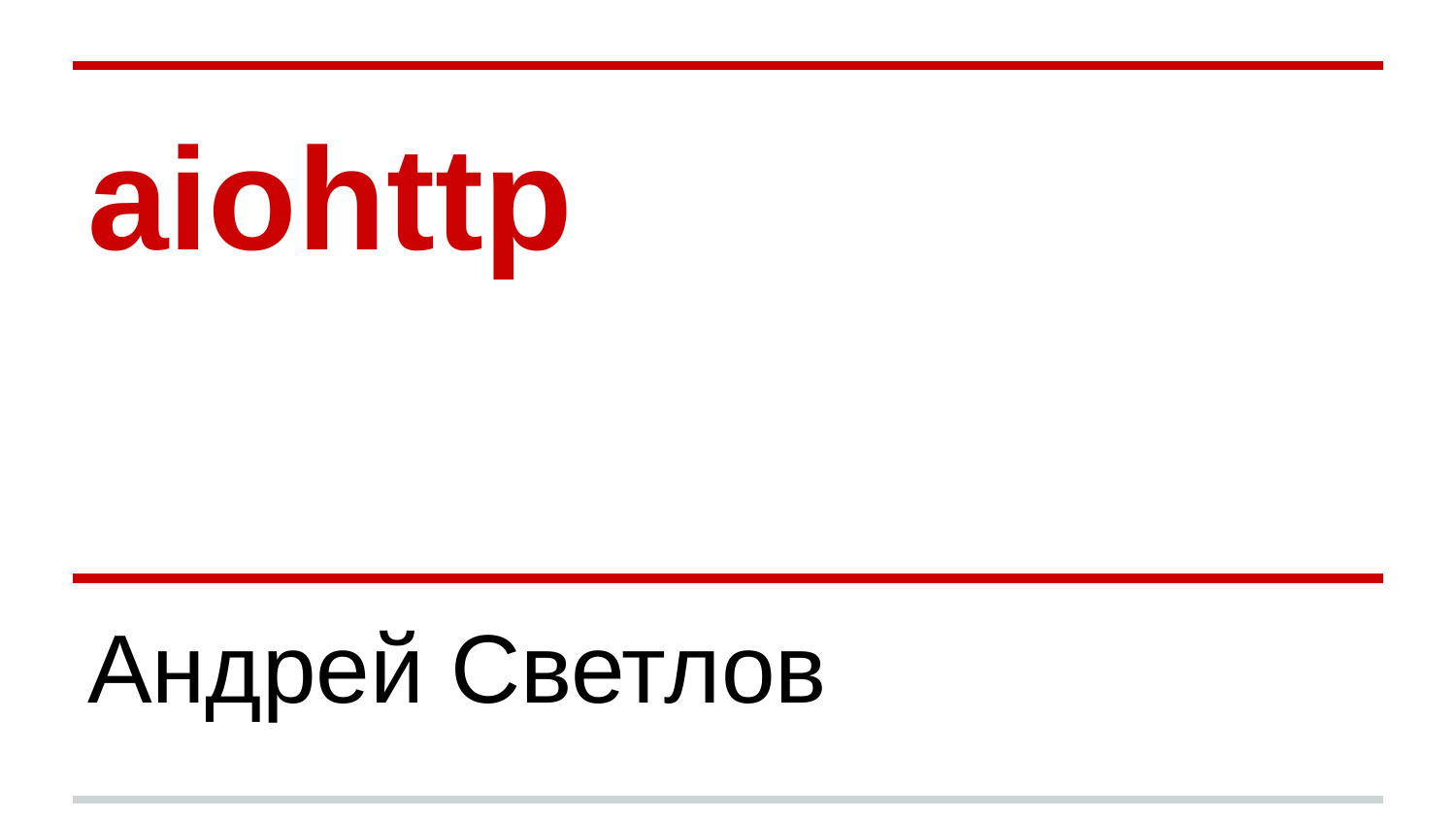#### **О себе**

- Python Core Developer
- Committer в asyncio
- $\cdot$  Соавтор aiohttp и еще десятка asyncio библиотек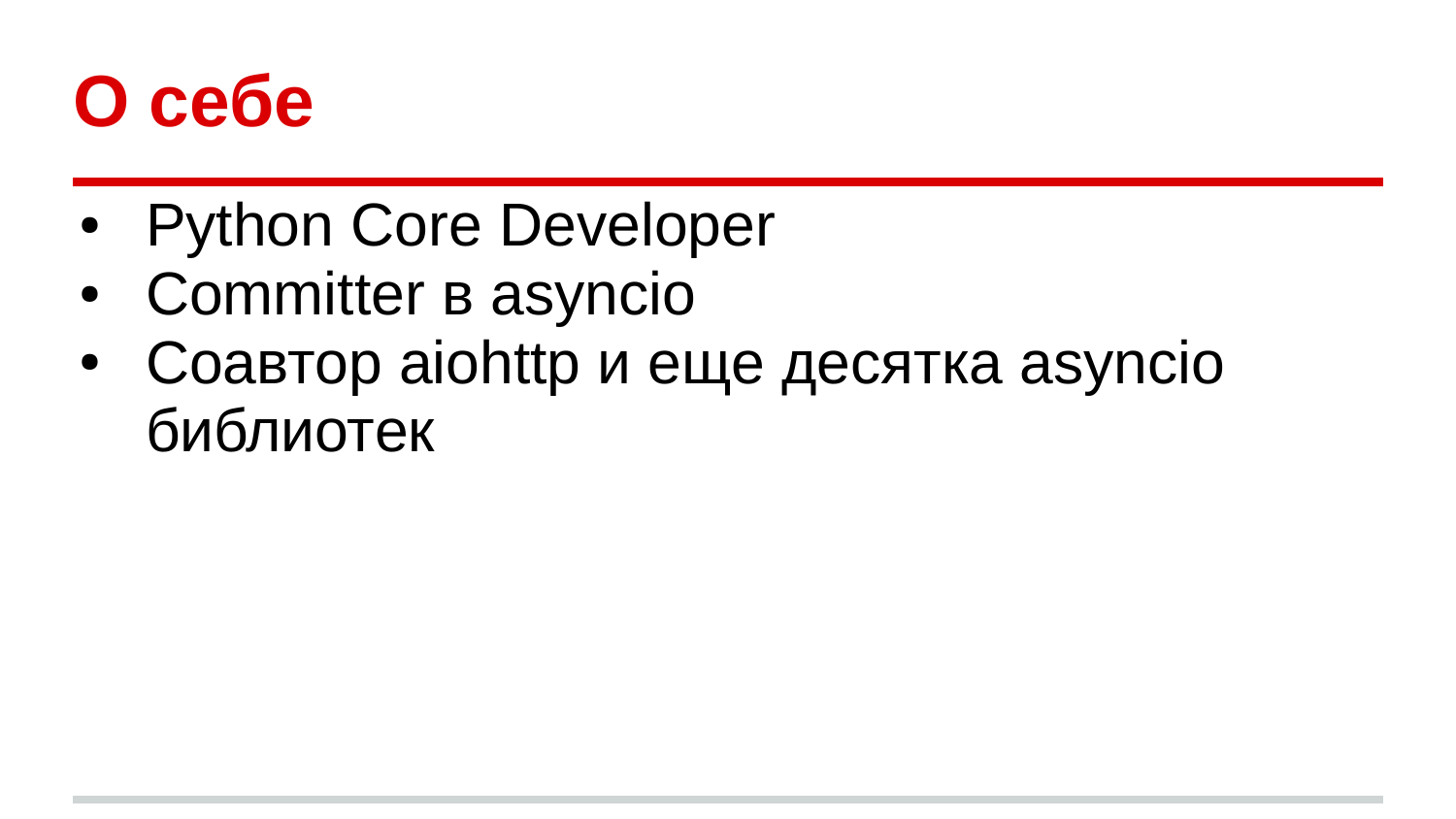#### **Асинхронное программирование**

- Неблокирующие операции ввода-вывода
- Недостижимая для традиционного (основанного на потоках) производительность web серверов.
- Объединение в одном процессе вебобработчиков и "долгоиграющих" задач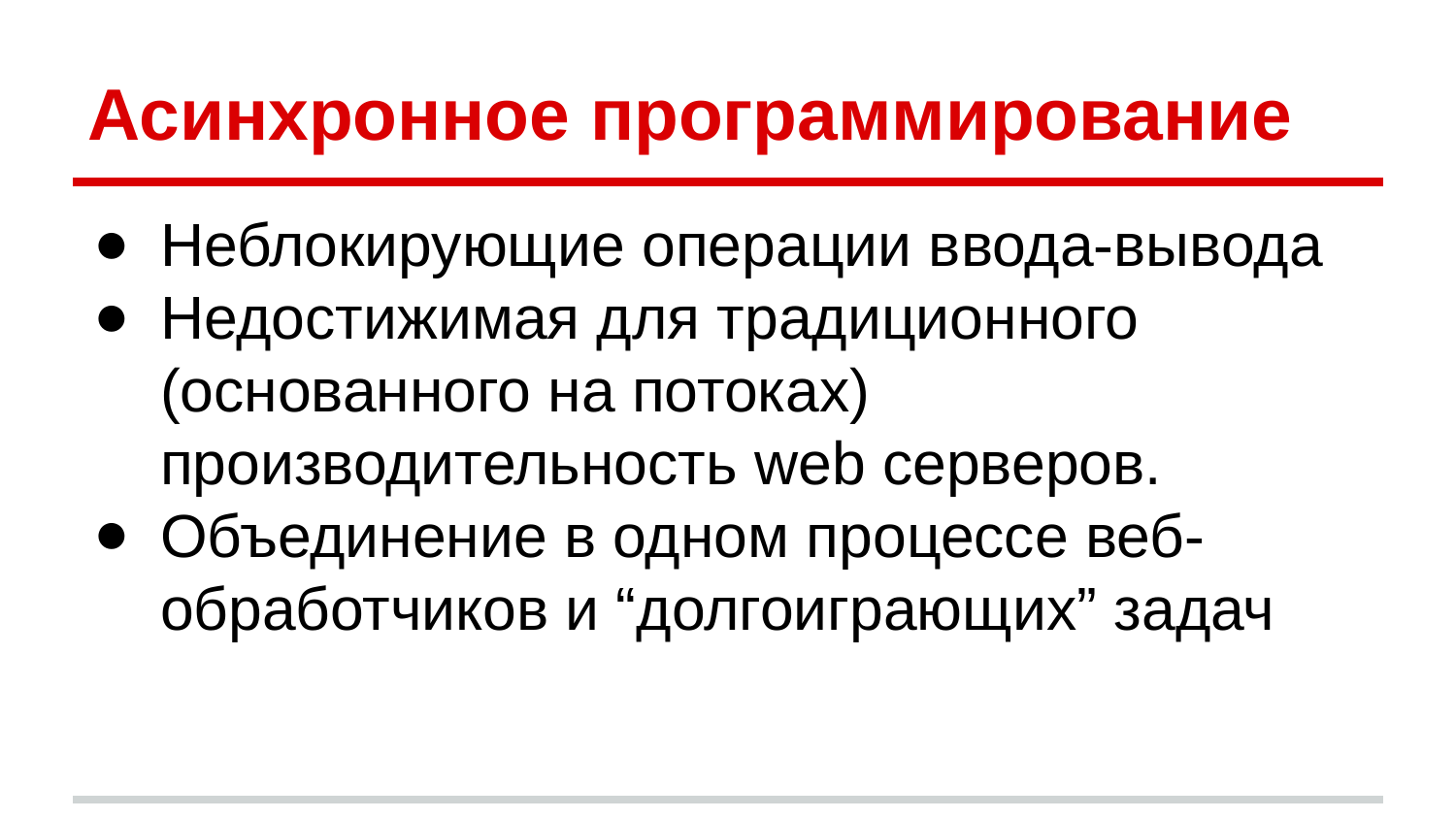#### **Асинхронное программирование 2**

• Цена -- неудобство написания кода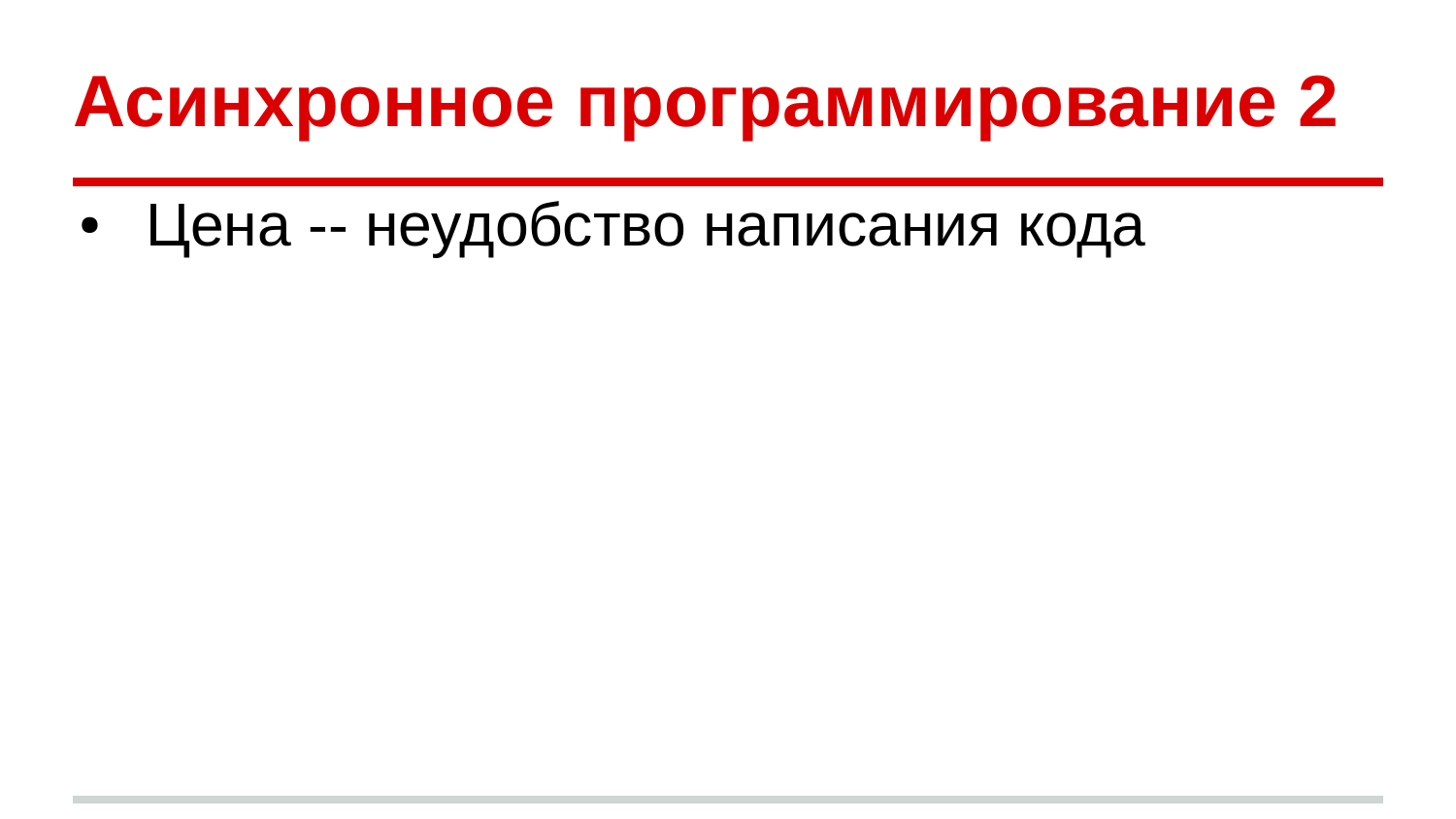#### **Два года назад**

twisted tornado

+ десяток никому не известных библиотек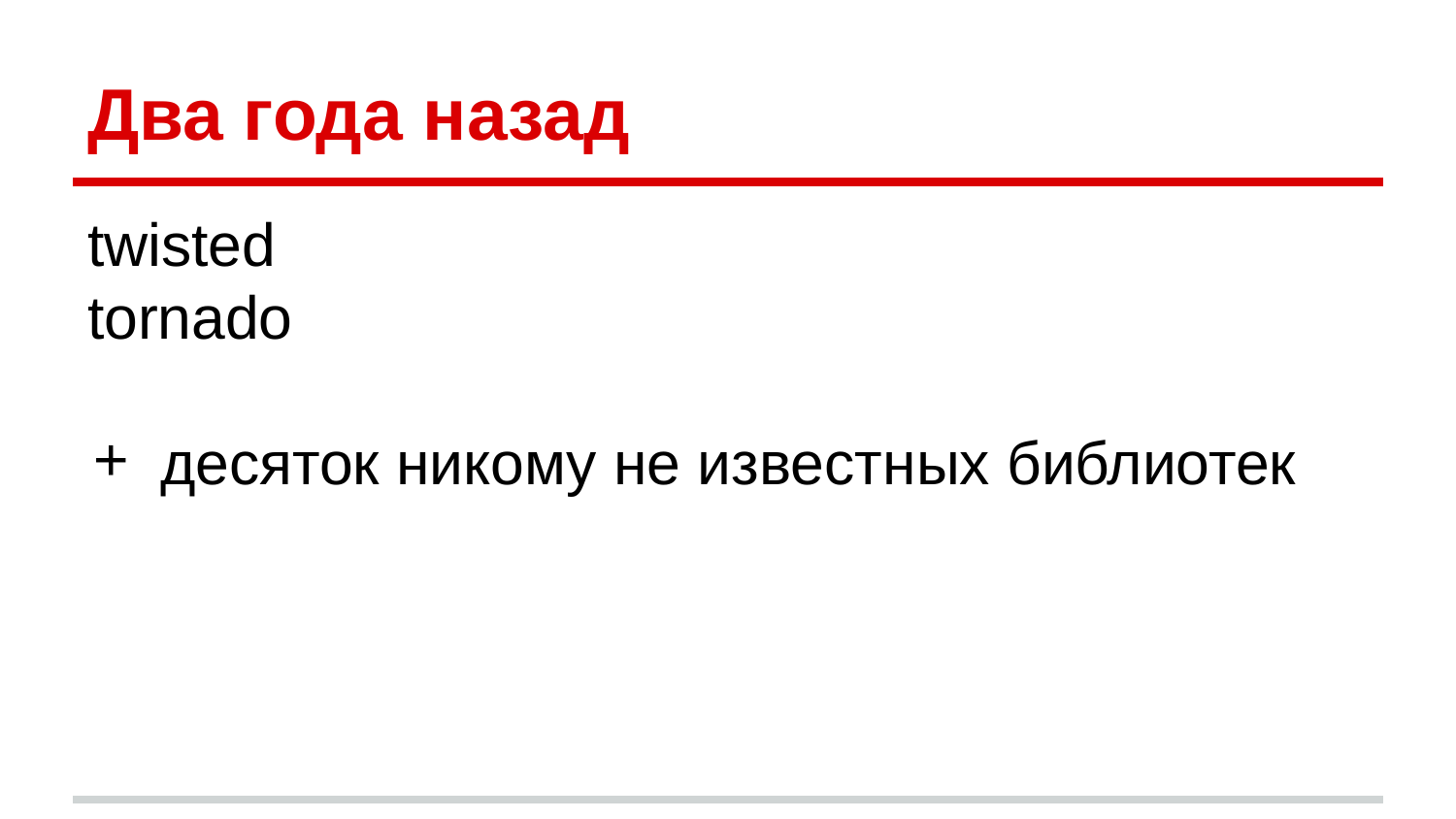

- вышел asyncio
- http -- нет
- баз данных -- нет
- есть tcp sockets, udp sockets, unix sockets, pipes, processes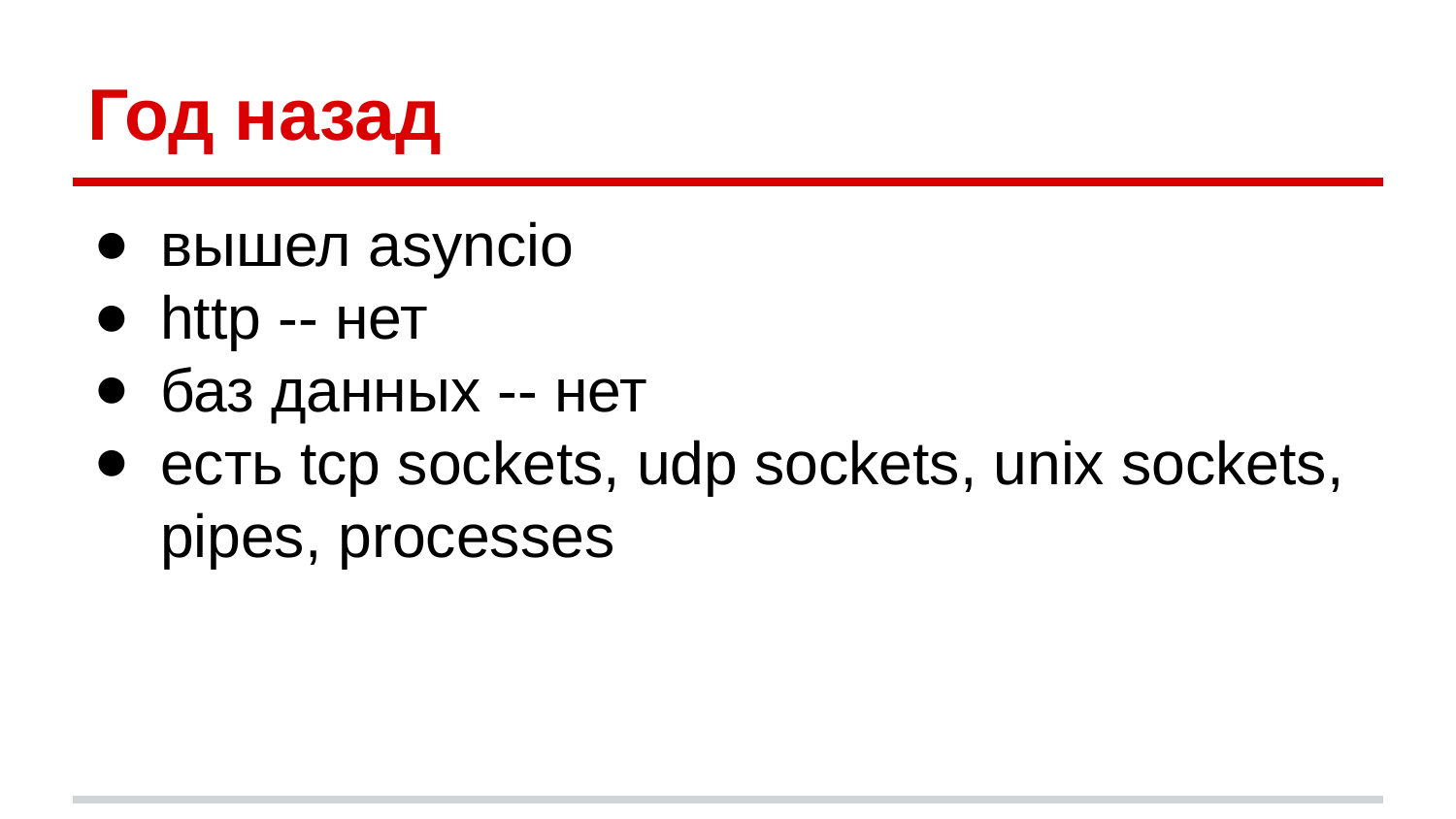

aiohttp aiopg aiomysql aioredis aiozmq aioes aiomcache aiohttp\_jinja2 aiohttp session aiorwlock aiokafka

aiocouchdb aio-s3 aio-beanstalk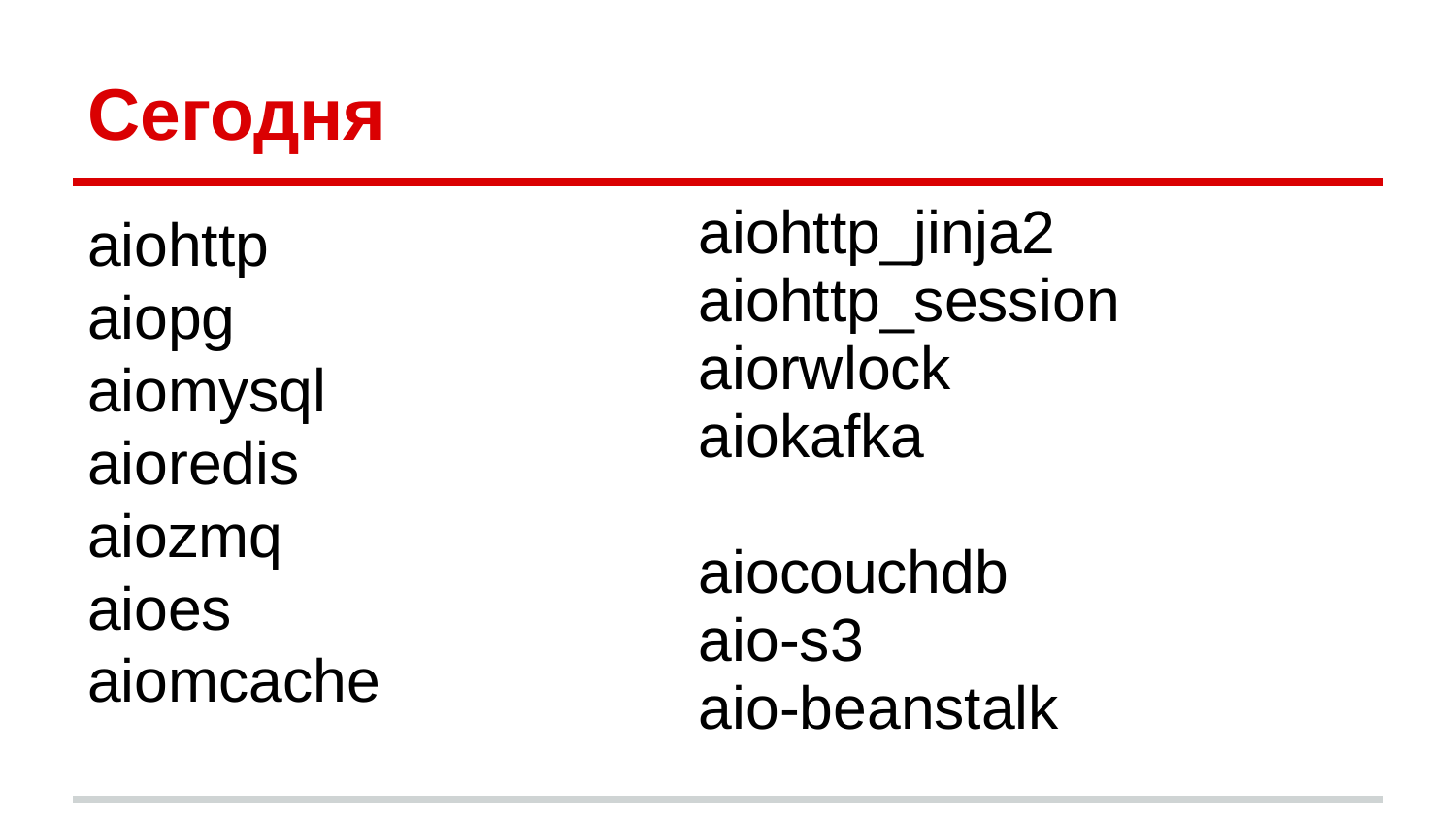## **Сегодня 2**

aiodns asyncio-mongo aioamqp aioetcd qualmash (Qt) aiogevent

asyncssh irc3 autobahn pulsar aiogreen (eventlet) gbulb (GLib) rose (libuv) aiomultiprocessing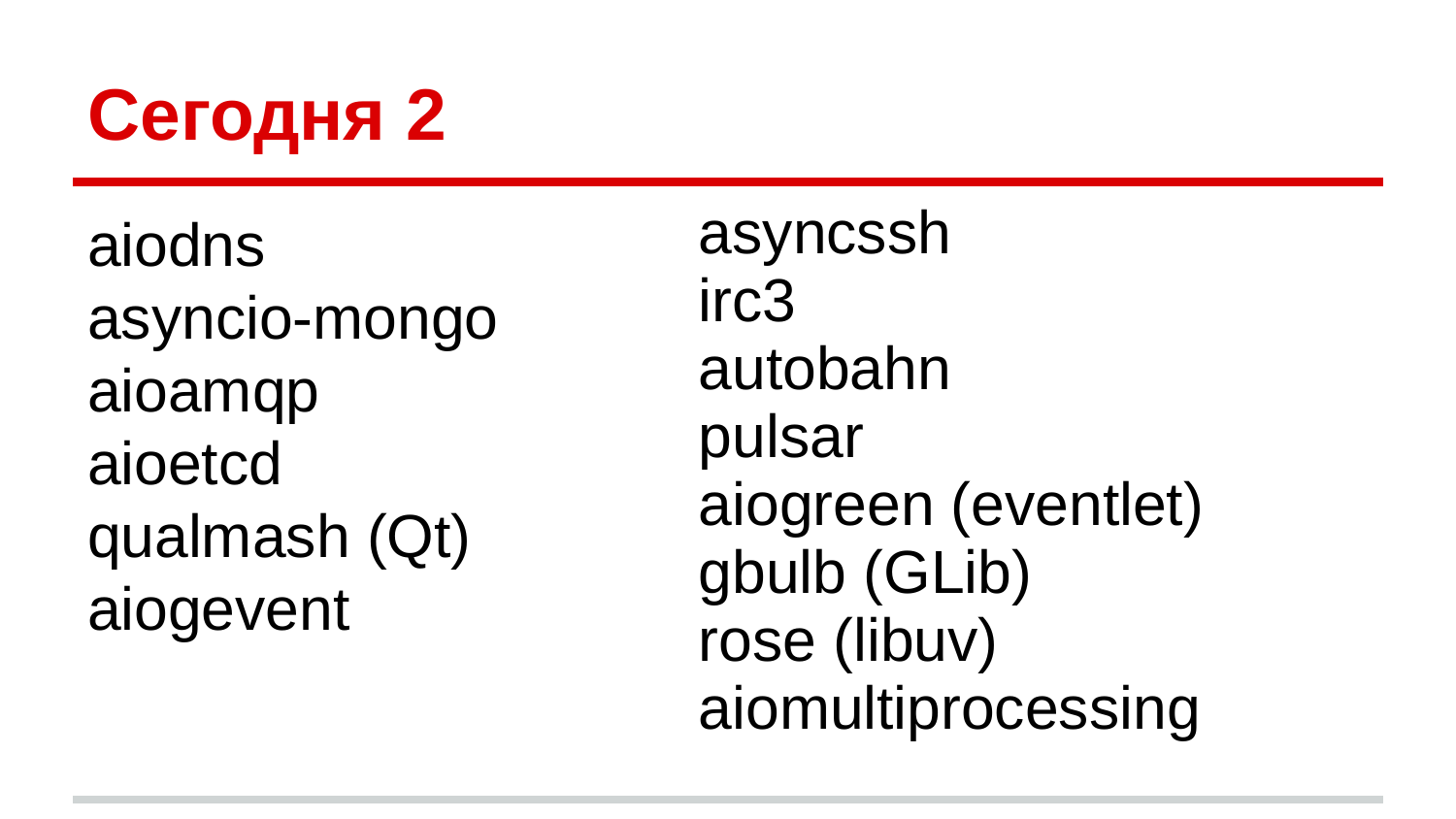## Клиентское API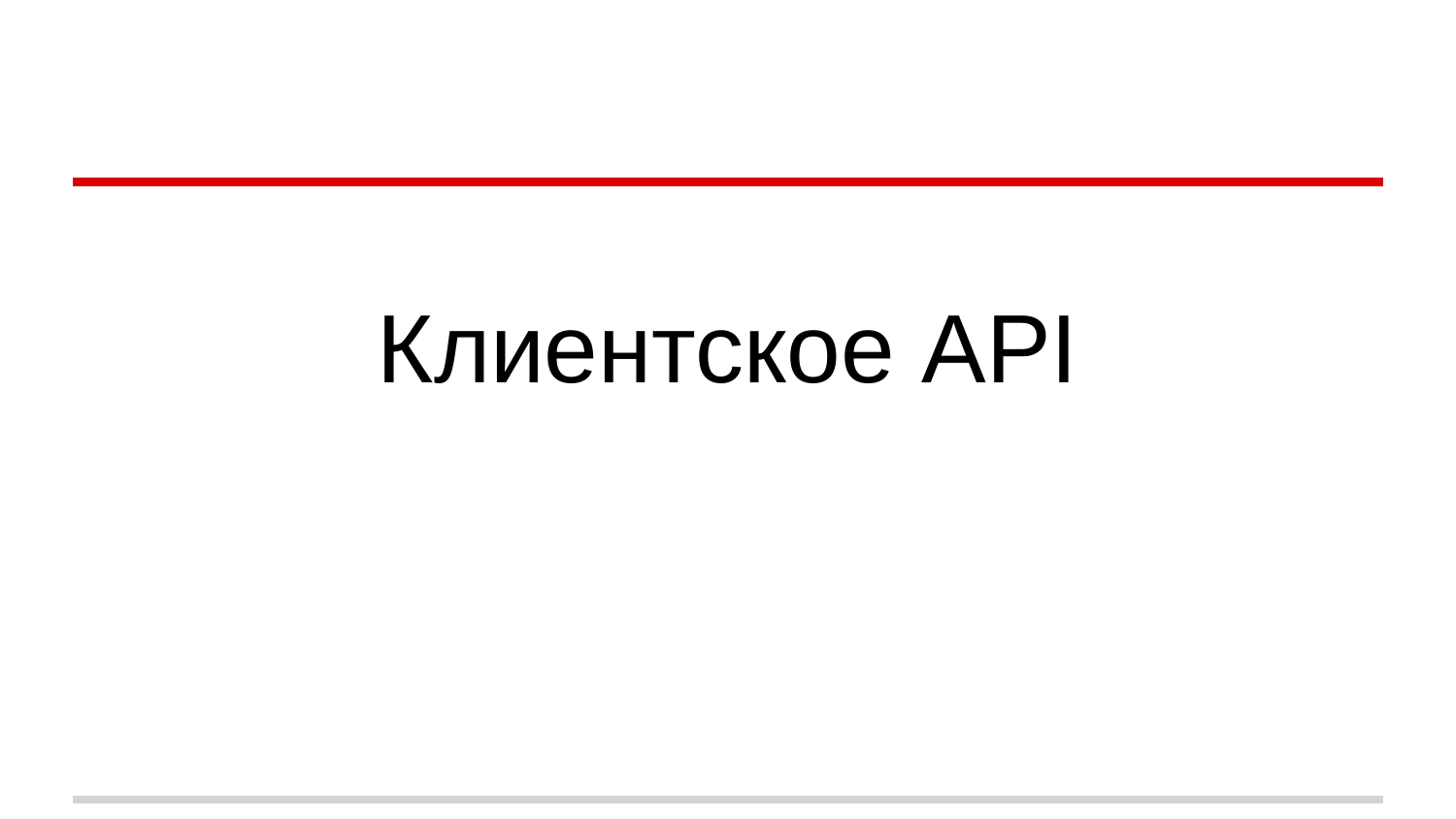#### **Клиентское API**

#### **def** f(loop): response = **yield from** aiohttp.request( *'GET'*, *'[http://python.org](http://python.org/)'* , loop=loop) body = **yield from** response.read() **return** body

loop = asyncio.get\_event\_loop() loop.run until complete(f(loop))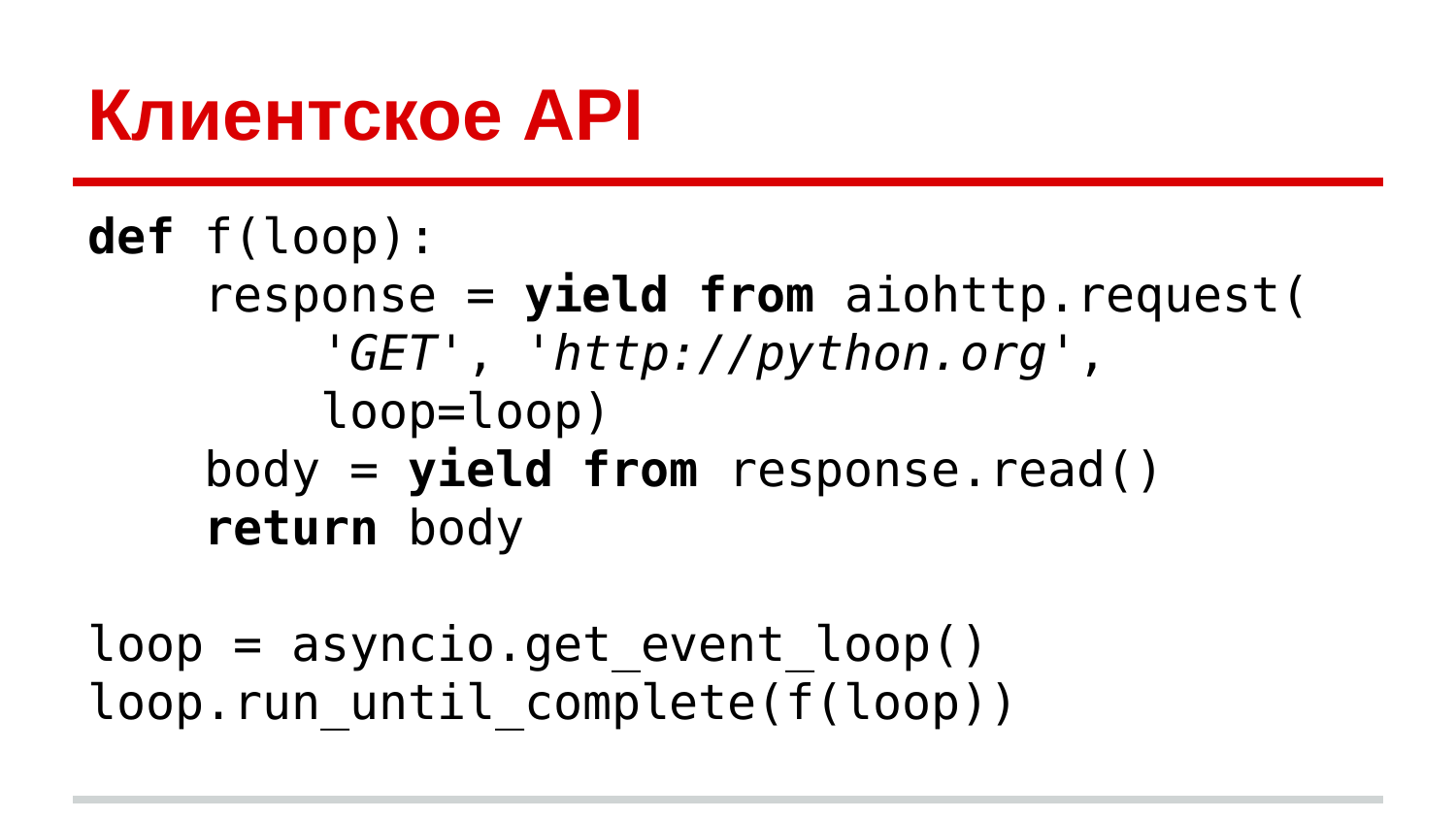#### **Keep-alive**

#### conn = aiohttp.TCPConnector()

r = **yield from** aiohttp.request( *'get'*, *'http://python.org'*, *connector*=conn)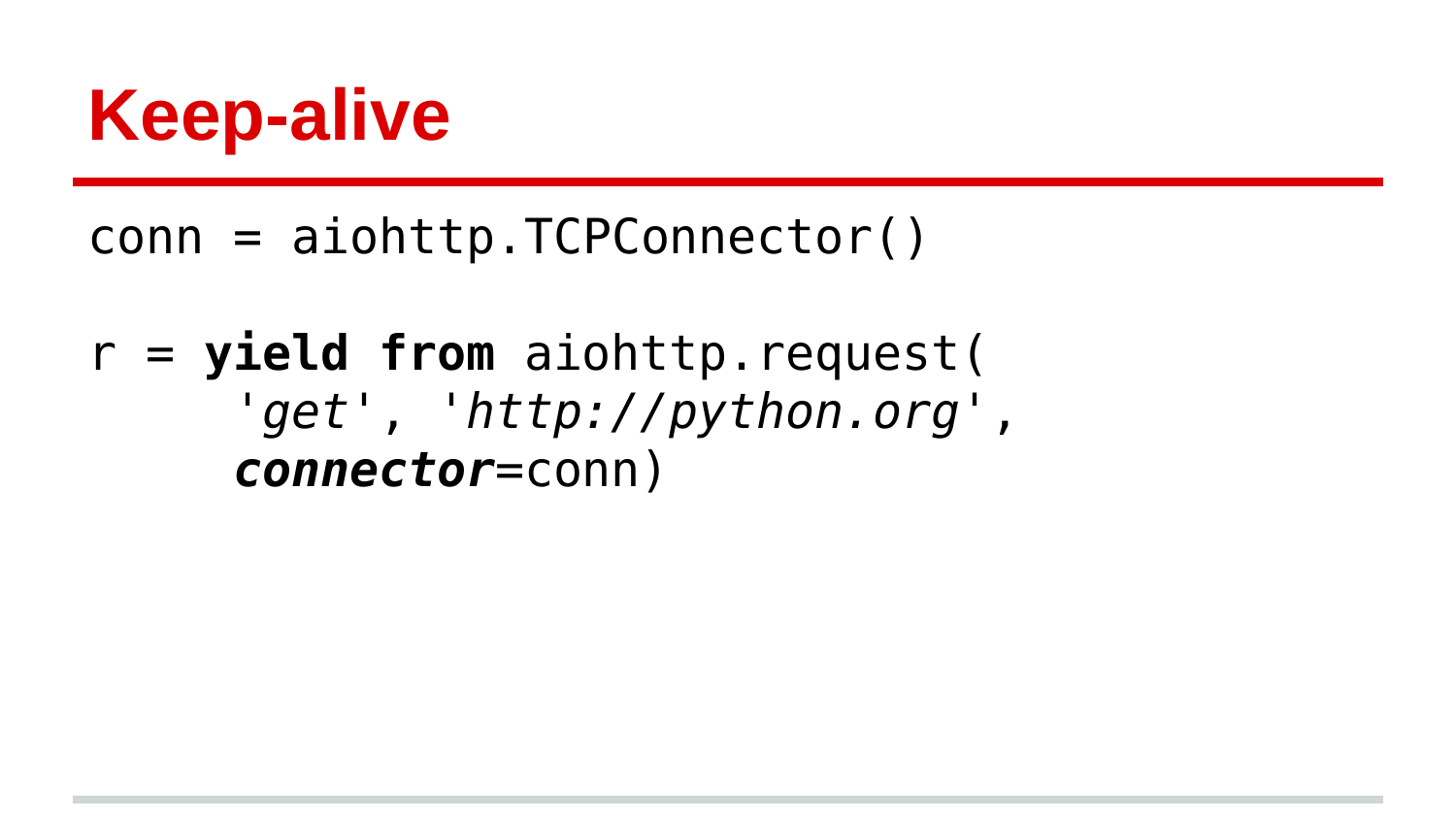

#### conn = aiohttp.TCPConnector( *shared\_cookies*=True)

#### r = **yield from** aiohttp.request( *'get'*, *'[http://python.org](http://python.org/)'* , connector=conn)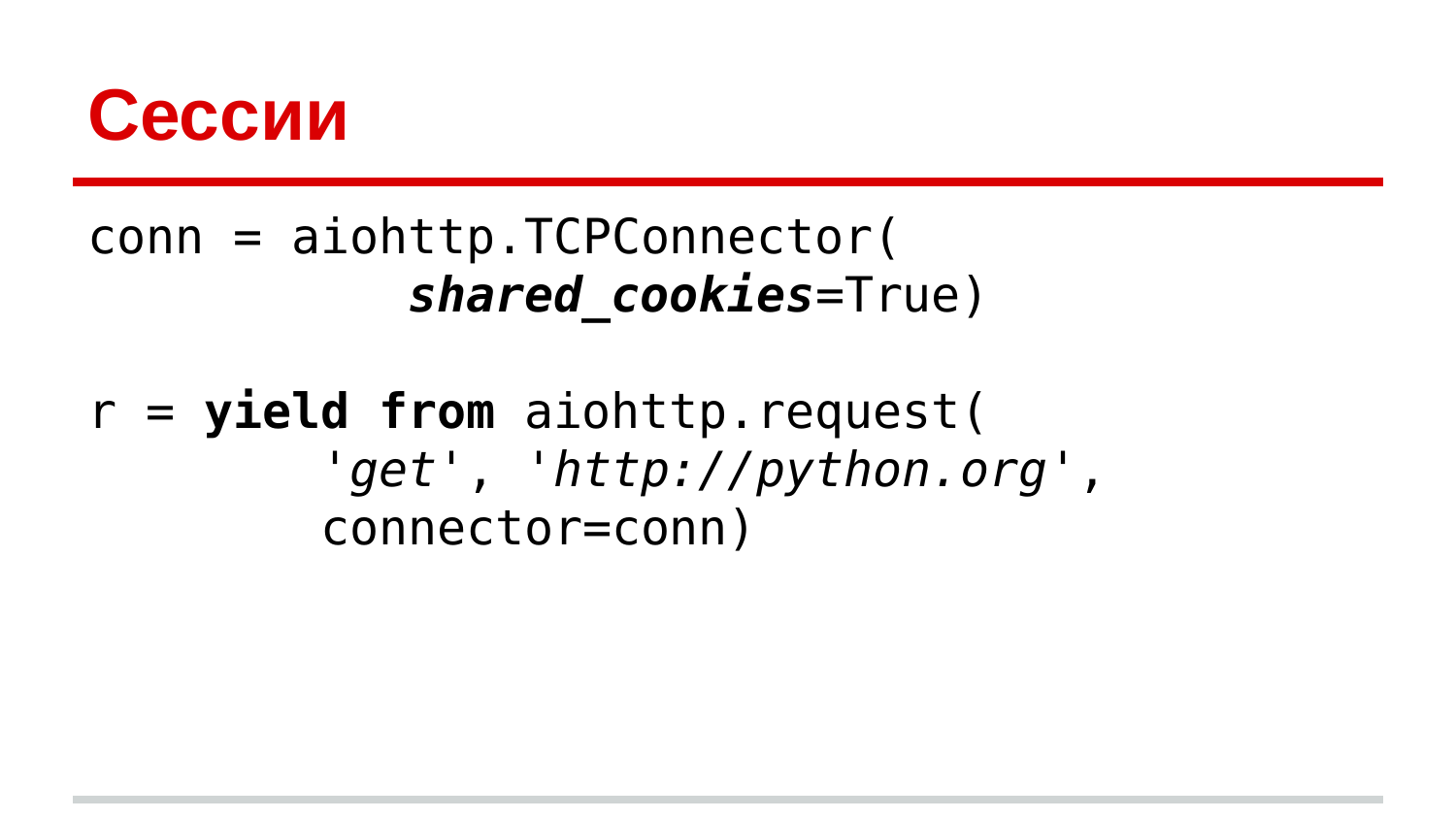

#### r = **yield from** asyncio.wait\_for( aiohttp.request( *'get'*, *'[http://python.org](http://python.org/)'*), 0.5)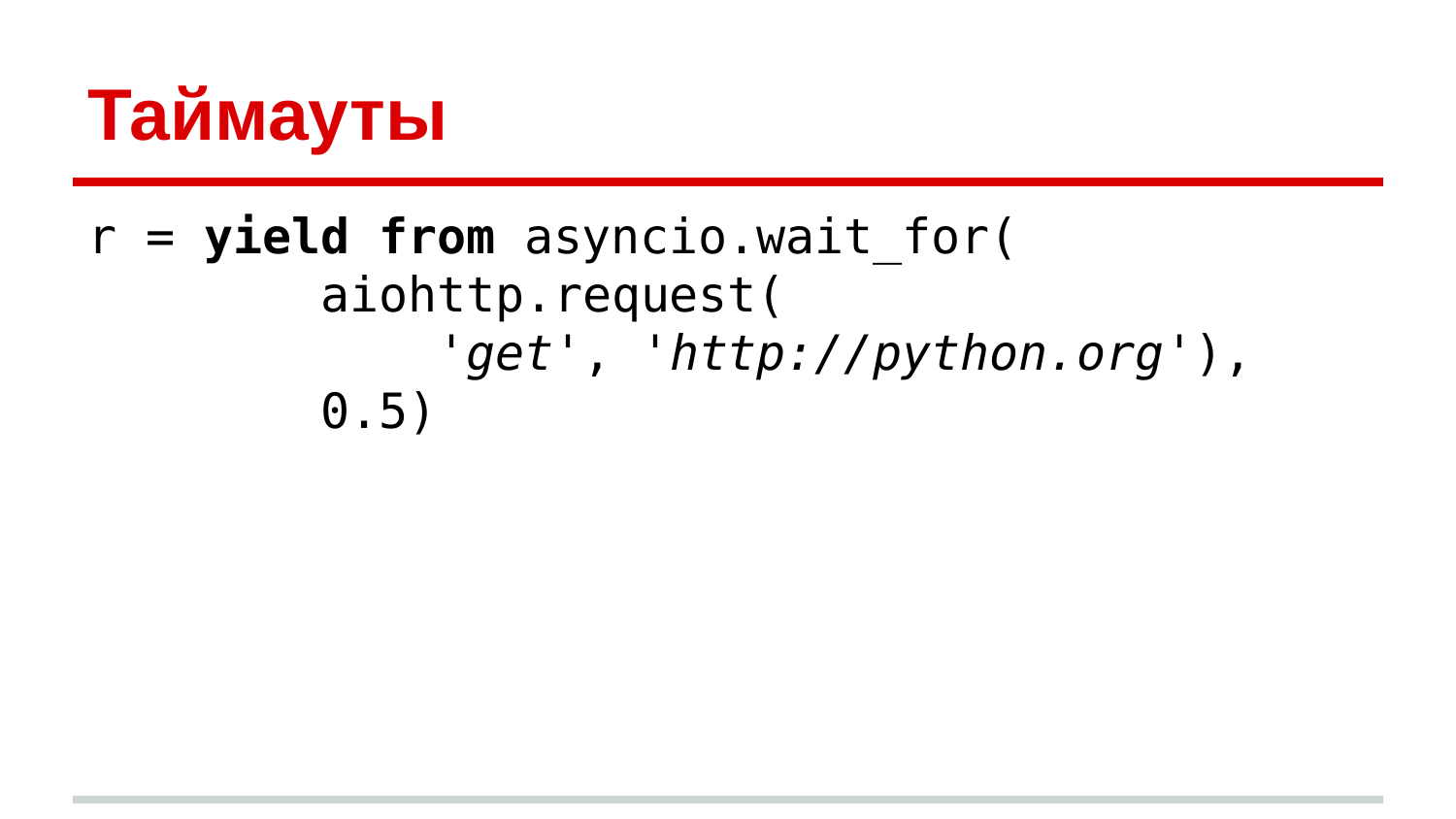## Серверное API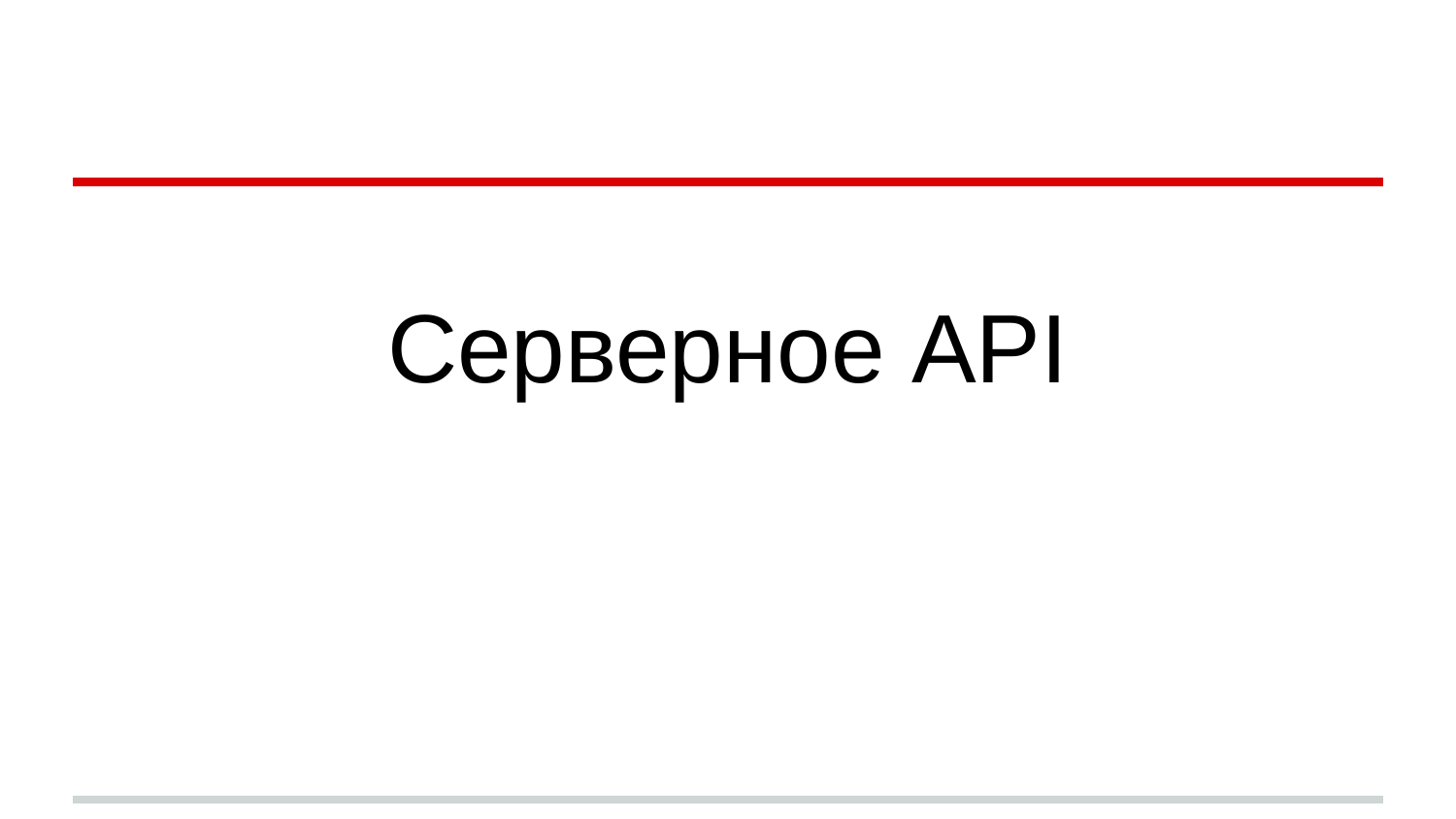### **Простейший сервер**

**import** asyncio **from** aiohttp **import** web

*@asyncio.coroutine* **def** handler(request): **return** web.Response( body=b"Hello, world")

 $app = webApplication()$ app.router.add route('GET', '/', handler)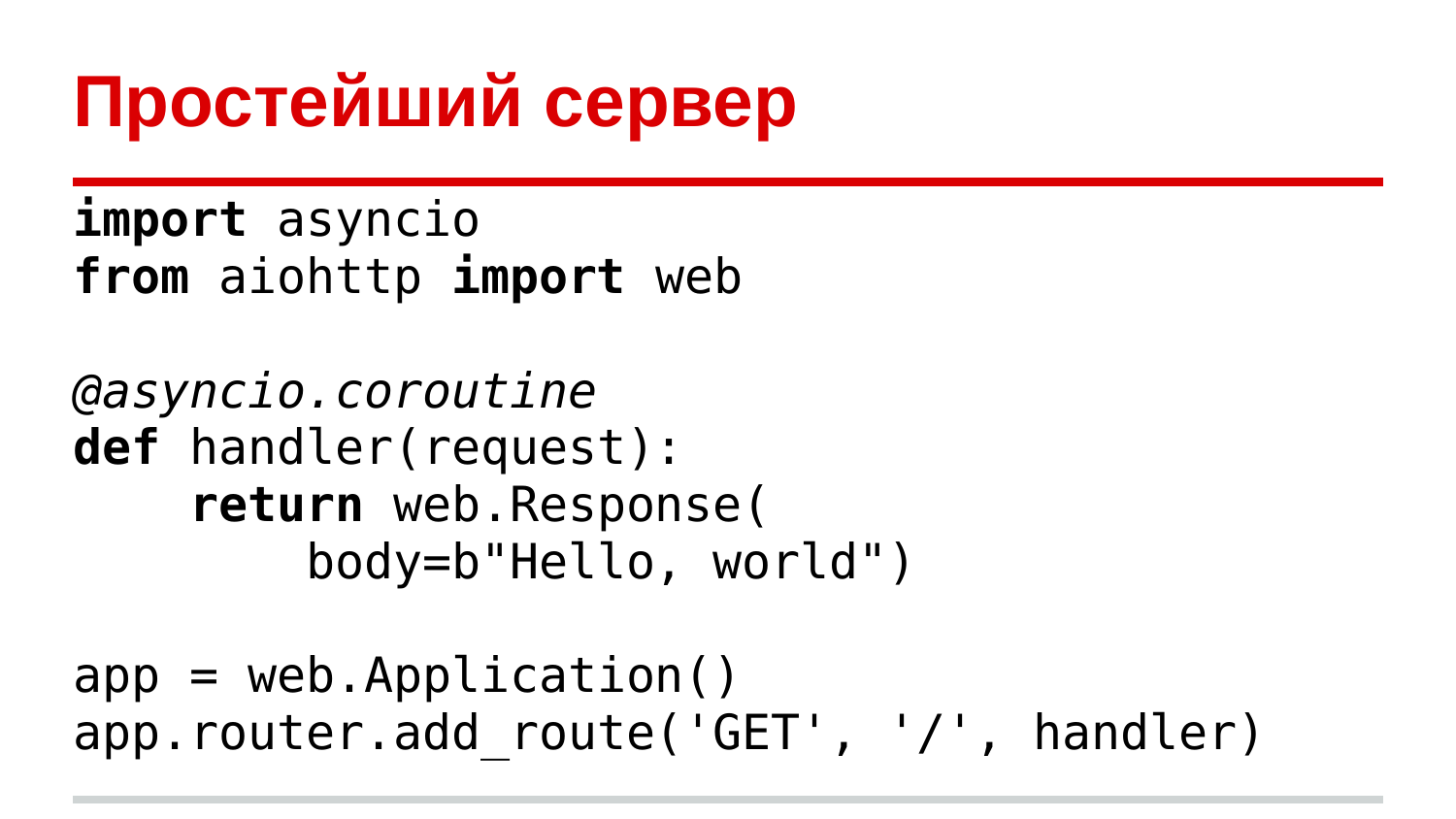### **Простейший сервер 2**

 $loop =$  asyncio.get event  $loop()$ f = loop.*create\_server*(app.*make\_handler*(), *'0.0.0.0', 8080*)  $srv = loop.run until complete(f)$ print(*'serving on'*, srv.sockets[0].getsockname()) **try**: loop.run forever() **except** KeyboardInterrupt: **pass**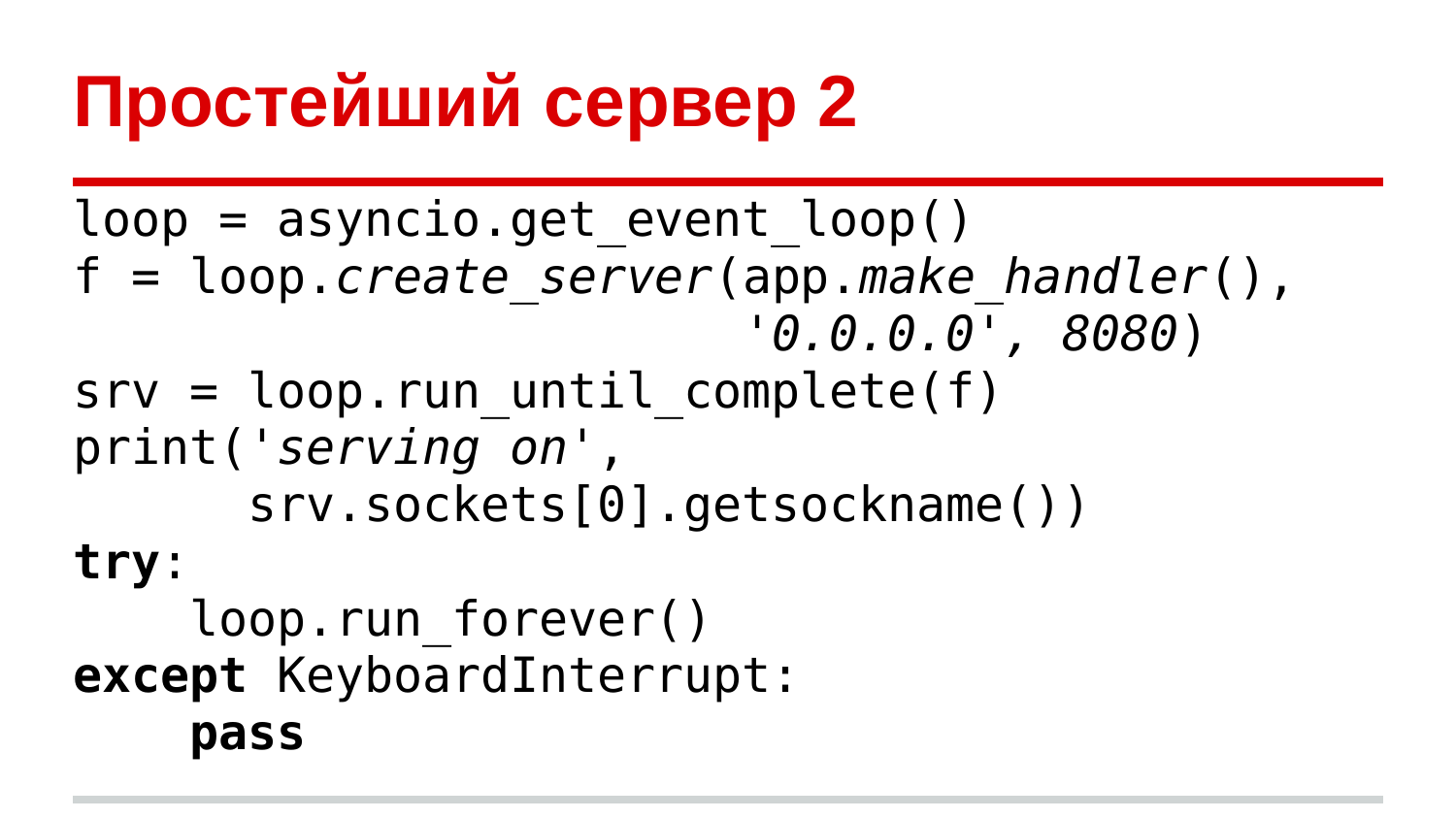#### **Параметры**

```
@asyncio.coroutine
def handler(request):
     args = request.GET
     accepts = request.headers.getall(
                   'ACCEPT', [])
    name = request.match info['name']
     return web.HTTPOk()
```
app.router.add\_route('GET', '/{name}', handler)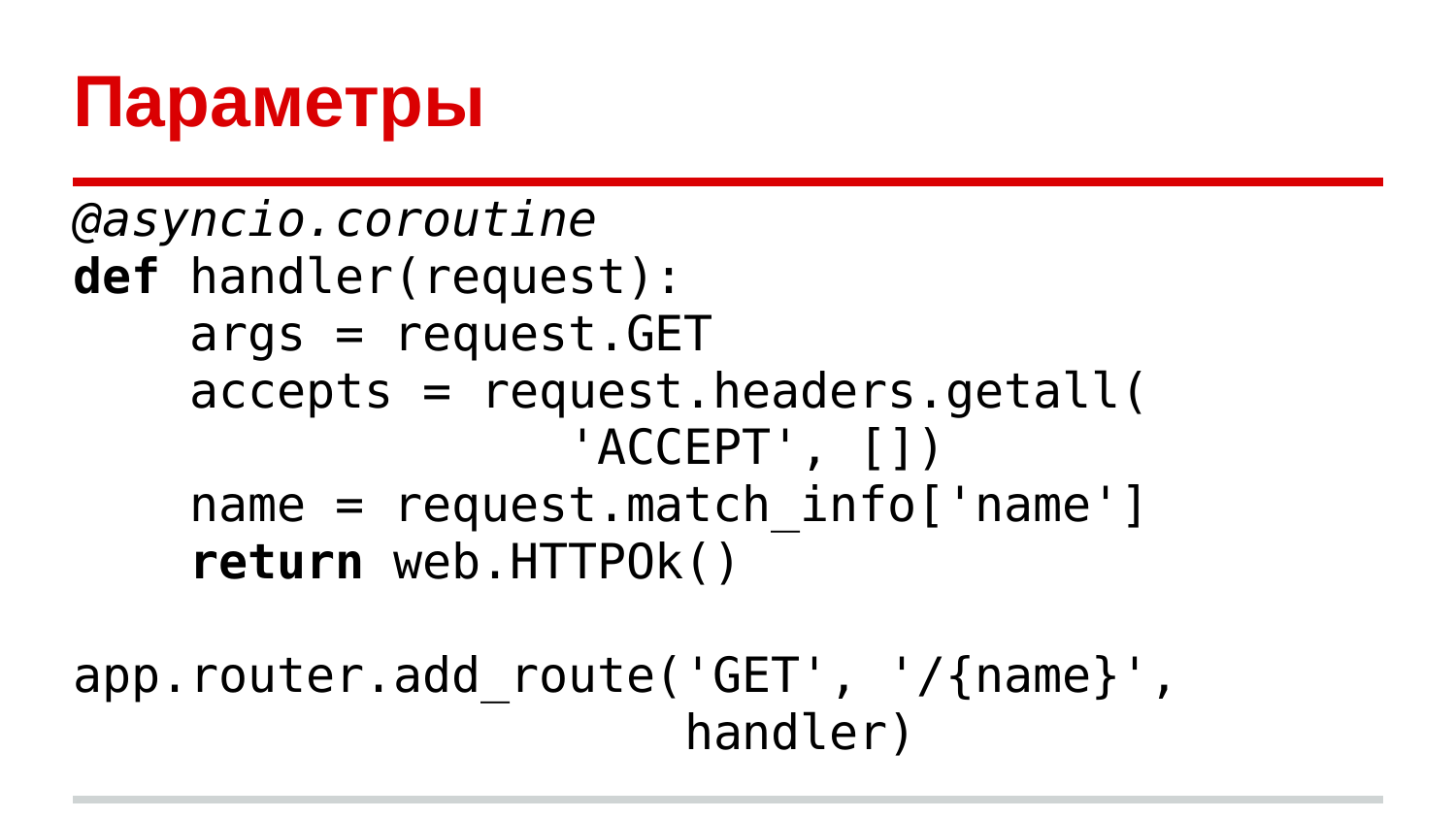#### **Загрузка файлов**

<**form** action="/store\_mp3" method="post" accept-charset="utf-8" enctype="multipart/form-data">

 <**label** for="mp3">Mp3</label> <**input** id="mp3" name="mp3" type="file" value="" />

 <**input** type="submit" value="submit" /> </**form**>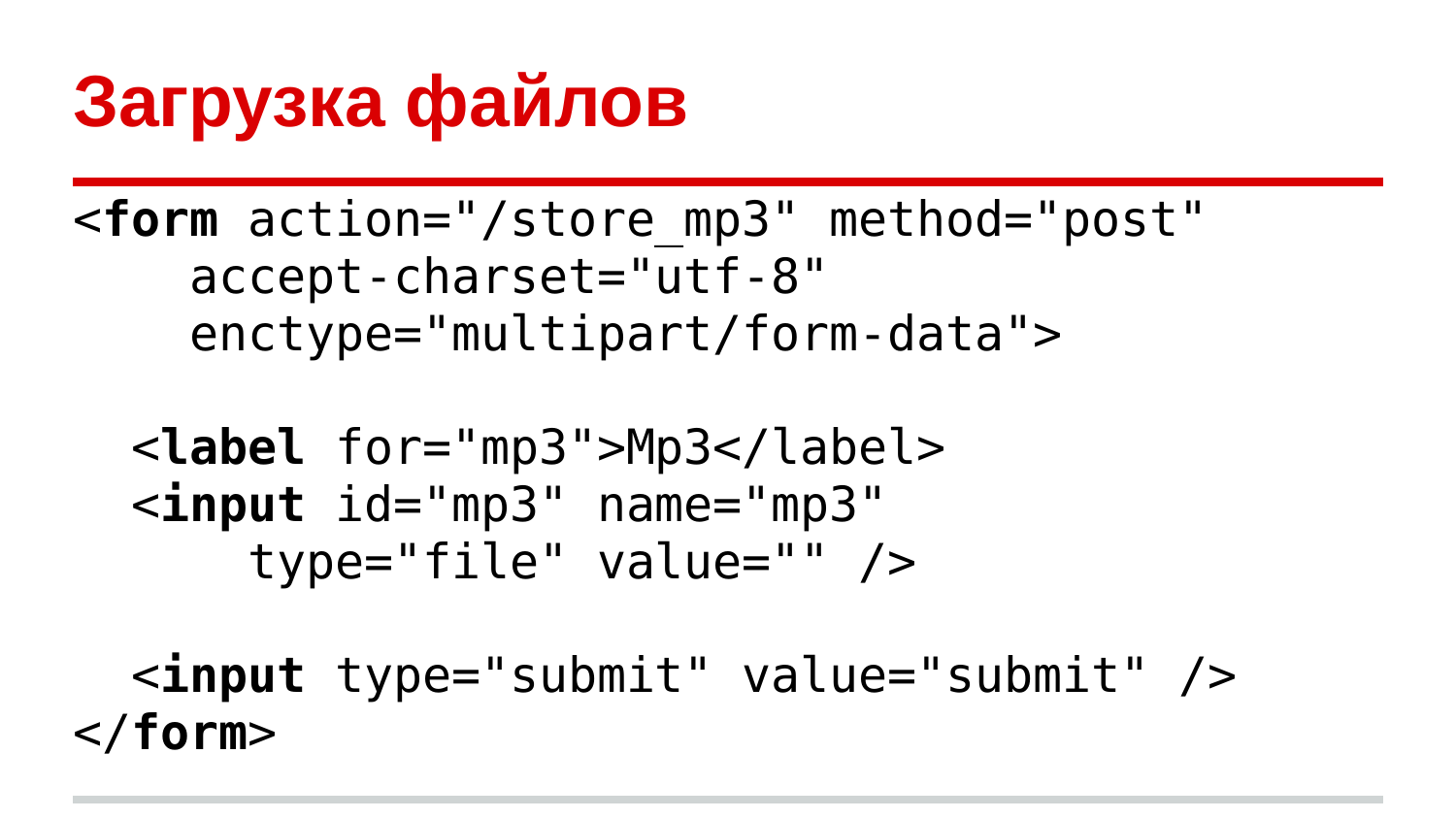## **Загрузка файлов 2**

```
@asyncio.coroutine
def store_mp3_view(request):
     data = yield from request.post()
     filename = data['mp3'].filename
    input file = data['mp3'].file
    content = input file.read() return web.Response(
         body=content,
         headers=MultiDict(
             {'CONTENT-DISPOSITION':
                  filename})
```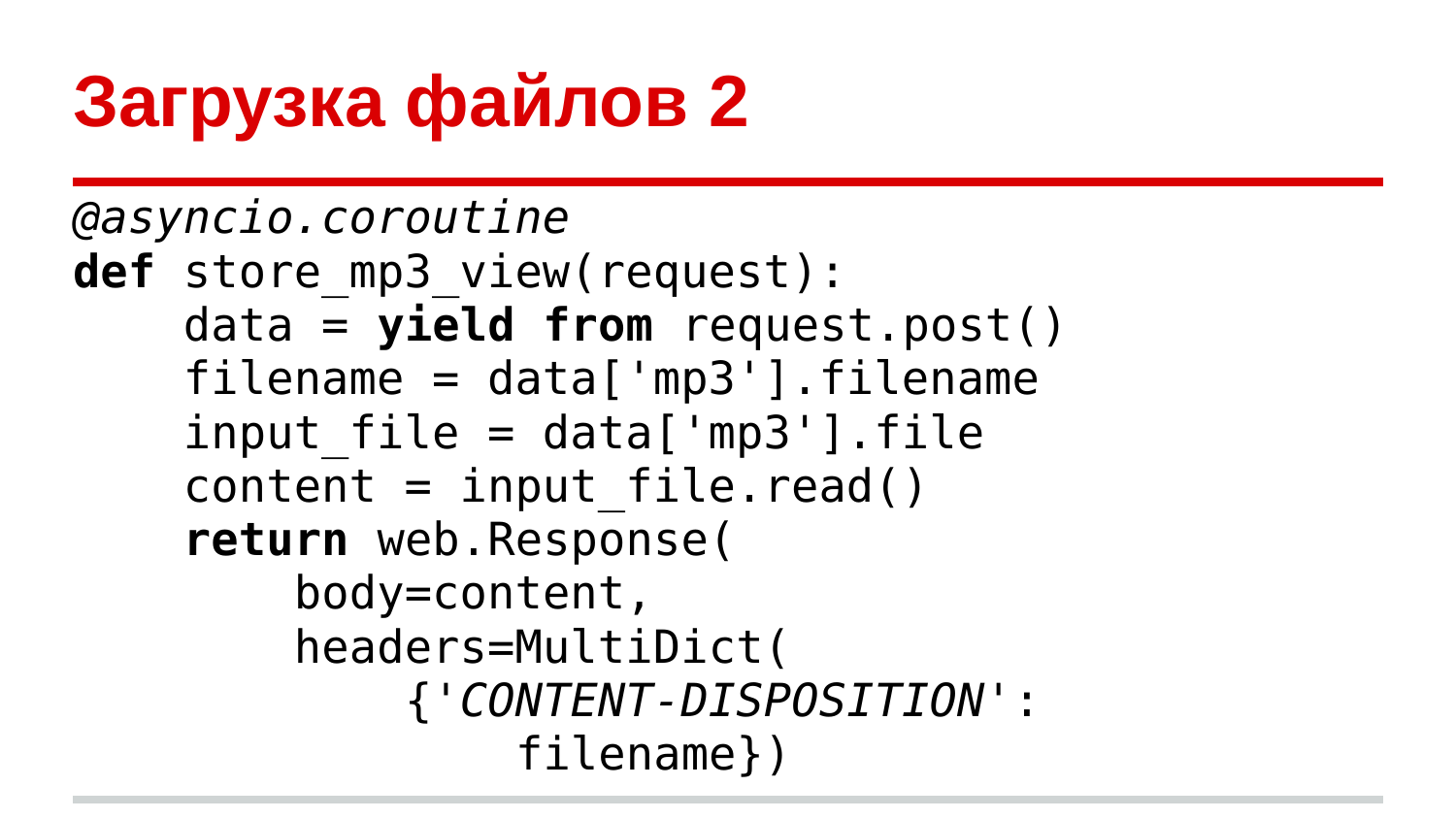#### **Web-sockets**

```
@asyncio.coroutine
def websocket_handler(request):
     ws = web.WebSocketResponse()
     ws.start(request)
     while True:
         try:
             data = yield from ws.receive_str()
            if data == 'close': ws.close()
             else:
                  ws.send_str(data + '/answer')
         except web.WebSocketDisconnectedError as exc:
             print(exc.code, exc.message)
              return ws
```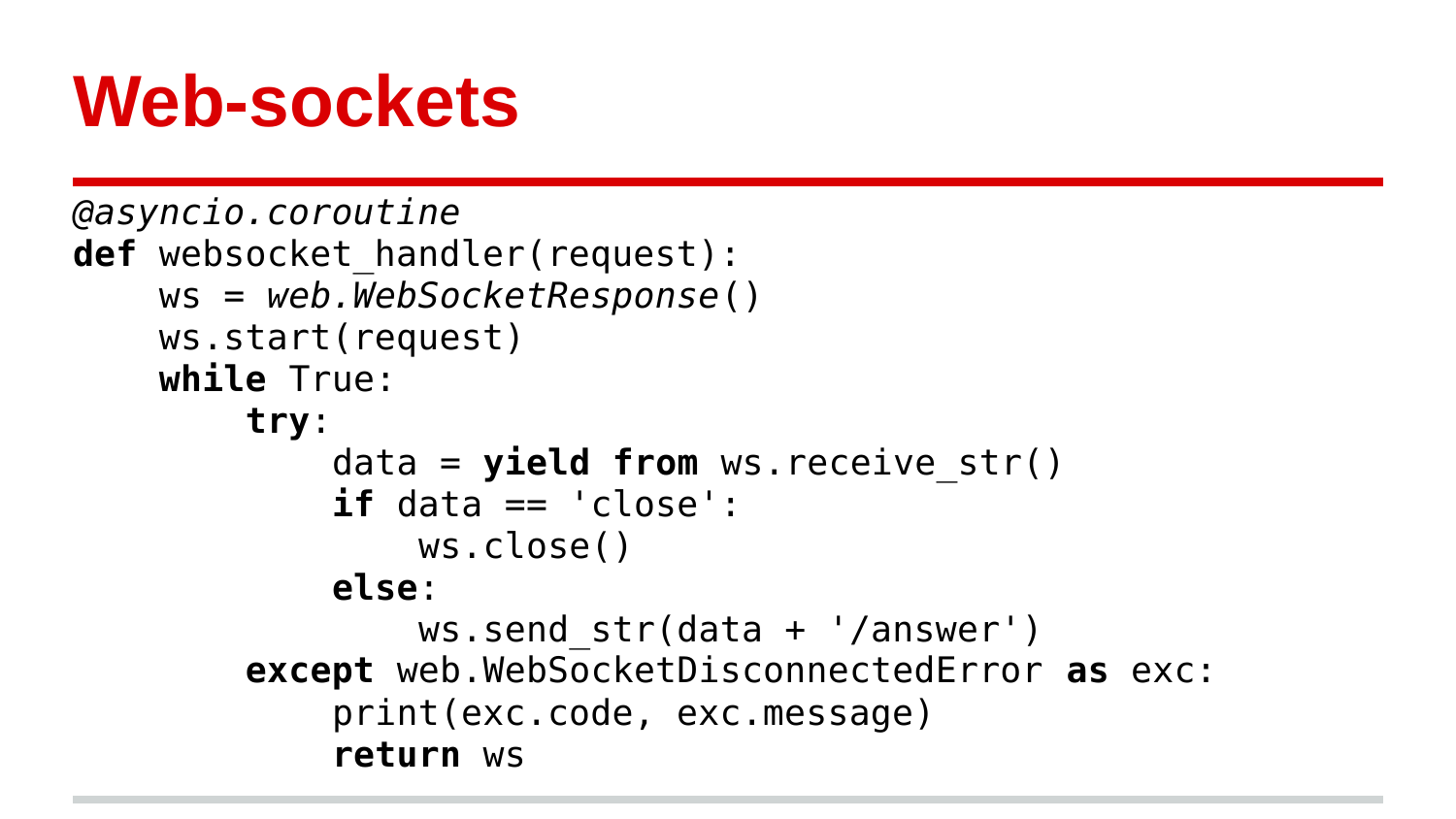#### **Middleware**

#### $app = webApplication($  middlewares=[ middleware factory 1, middleware factory 2])

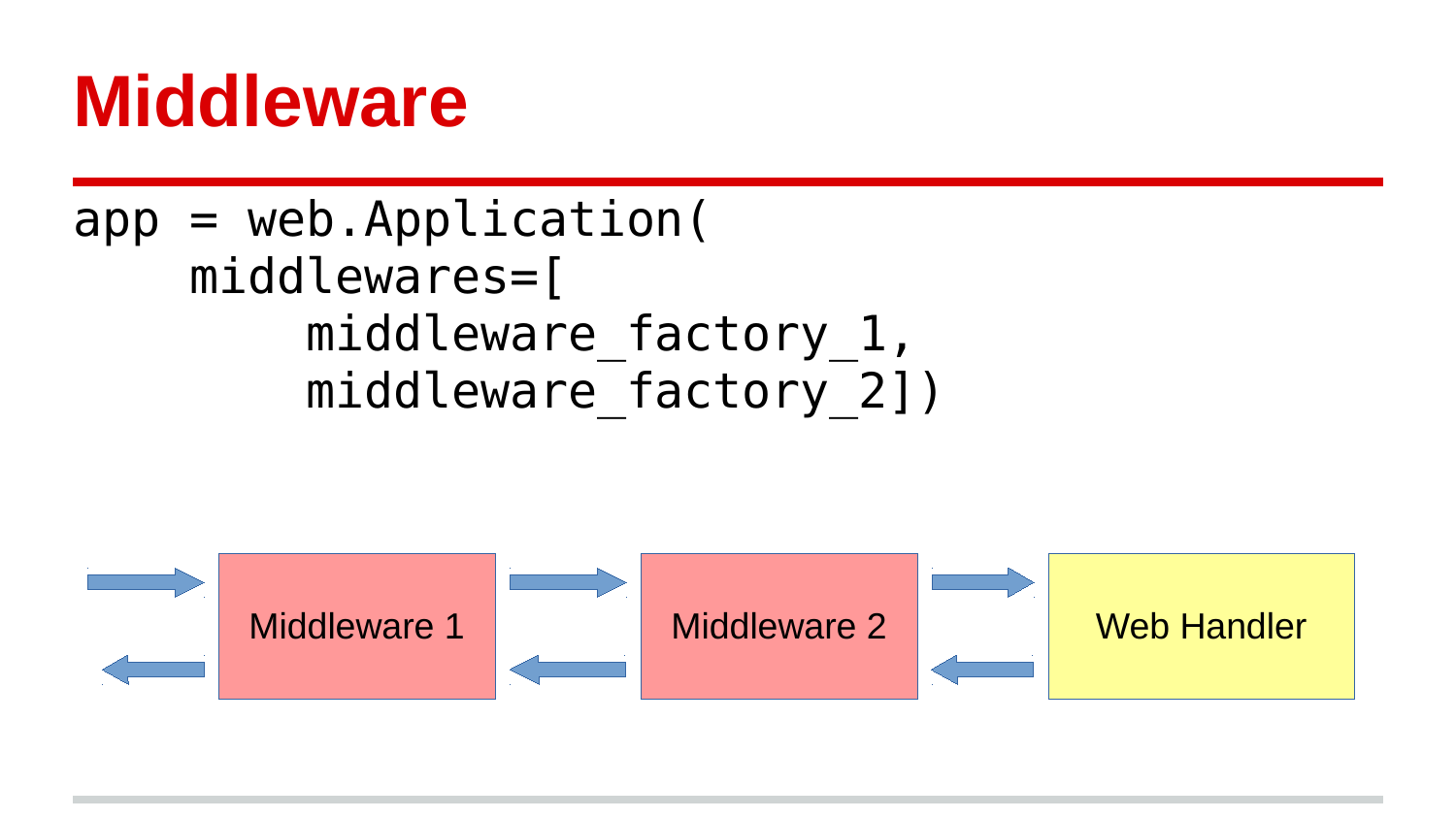### **Middleware 2**

```
@asyncio.coroutine
def middleware_factory(app, handler):
     # configure middleware
     @asyncio.coroutine
     def middleware(request):
         try:
              # preprocess
              ret = yield from handler(request)
         except Exception as exc:
             # process exception
              raise
         else:
              # postprocess
              return ret
     return middleware
```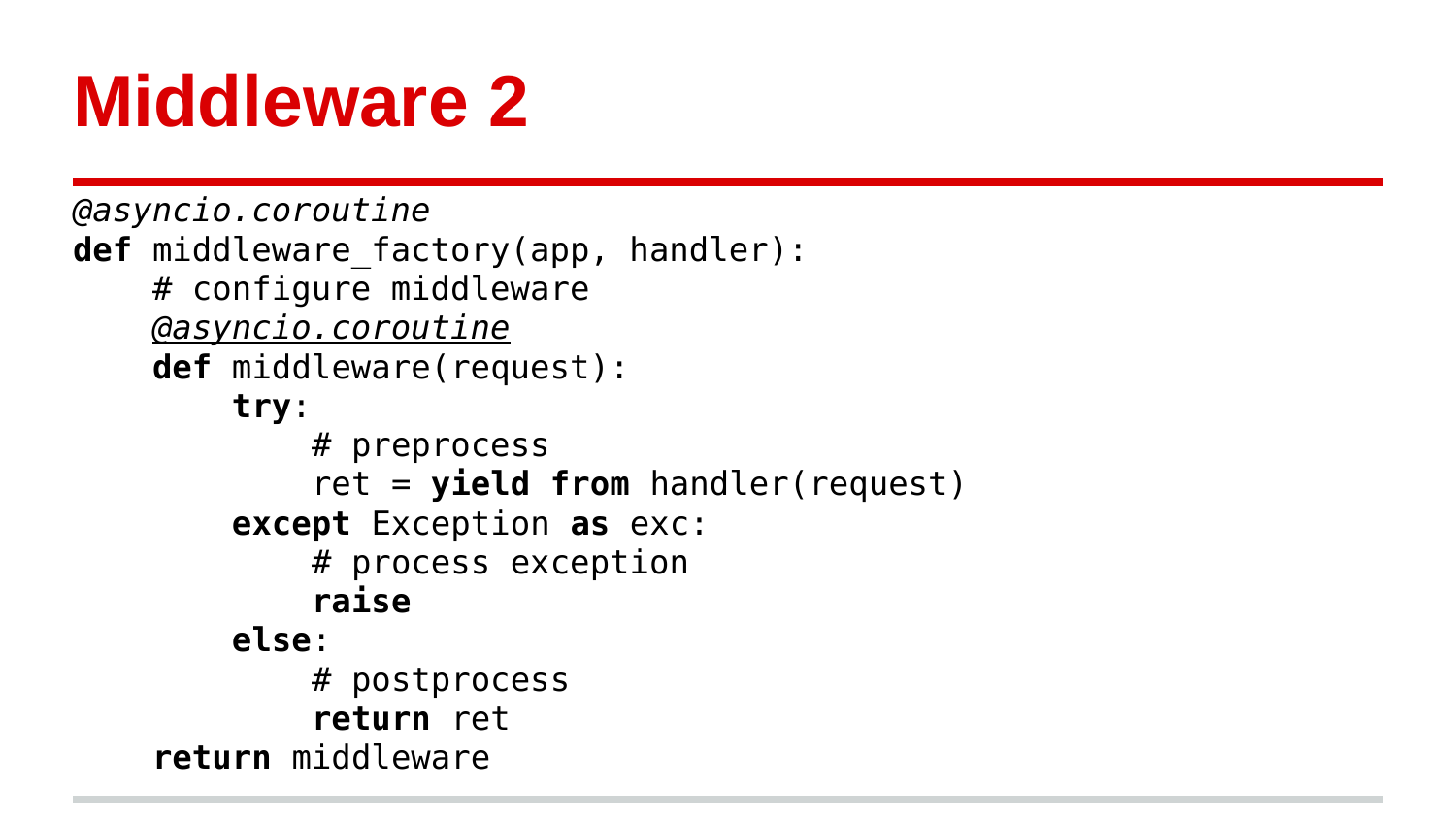#### **Примеры middleware**

- CORS
- sessions
- database transactions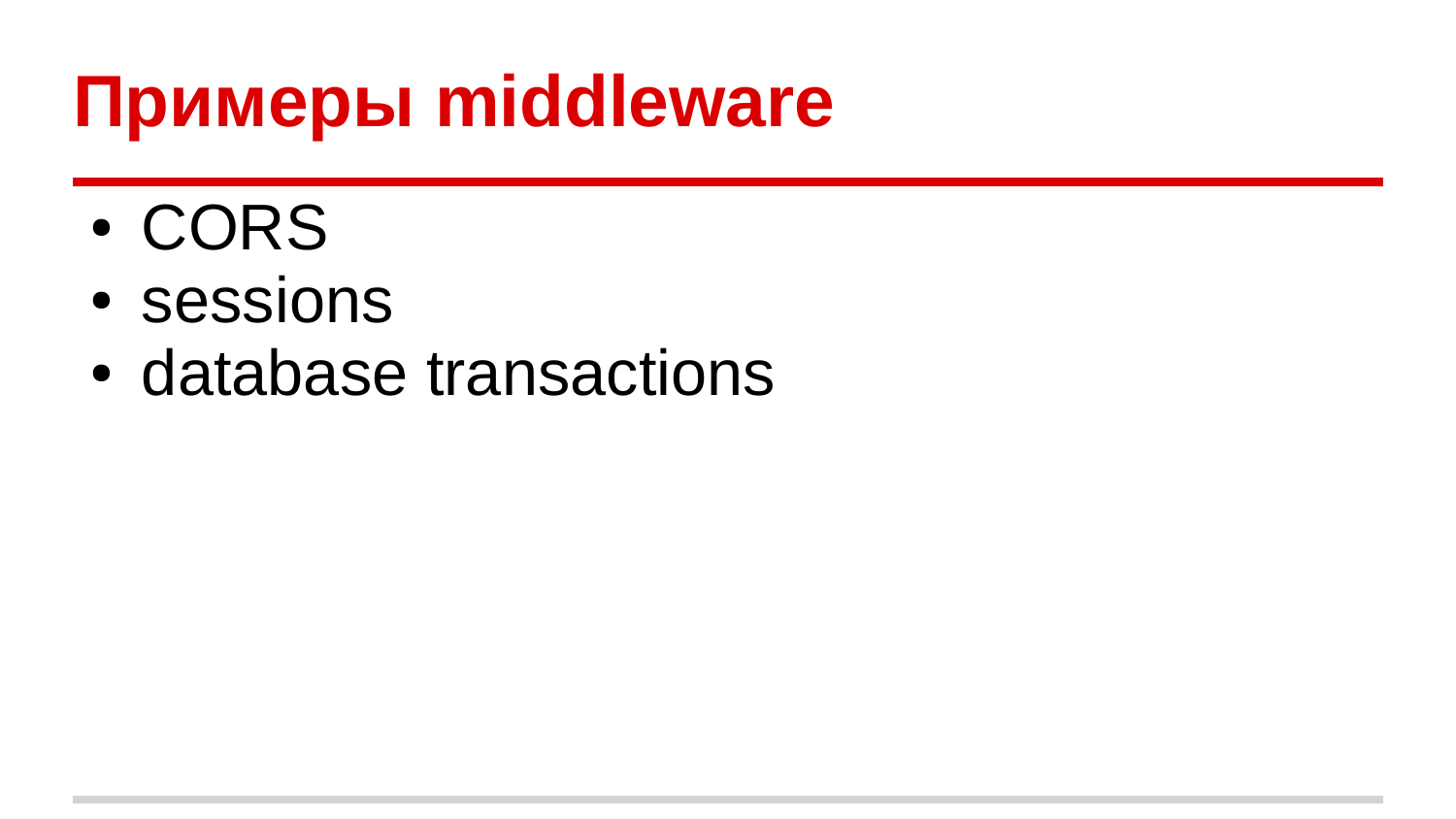**aiohttp\_session**

**from** aiohttp session **import** get session

*@asyncio.coroutine* **def** hander(request): session = **yield from** get\_session(request) session['key'] = 'value' return web.HTTPOk(text=*'Response text'*)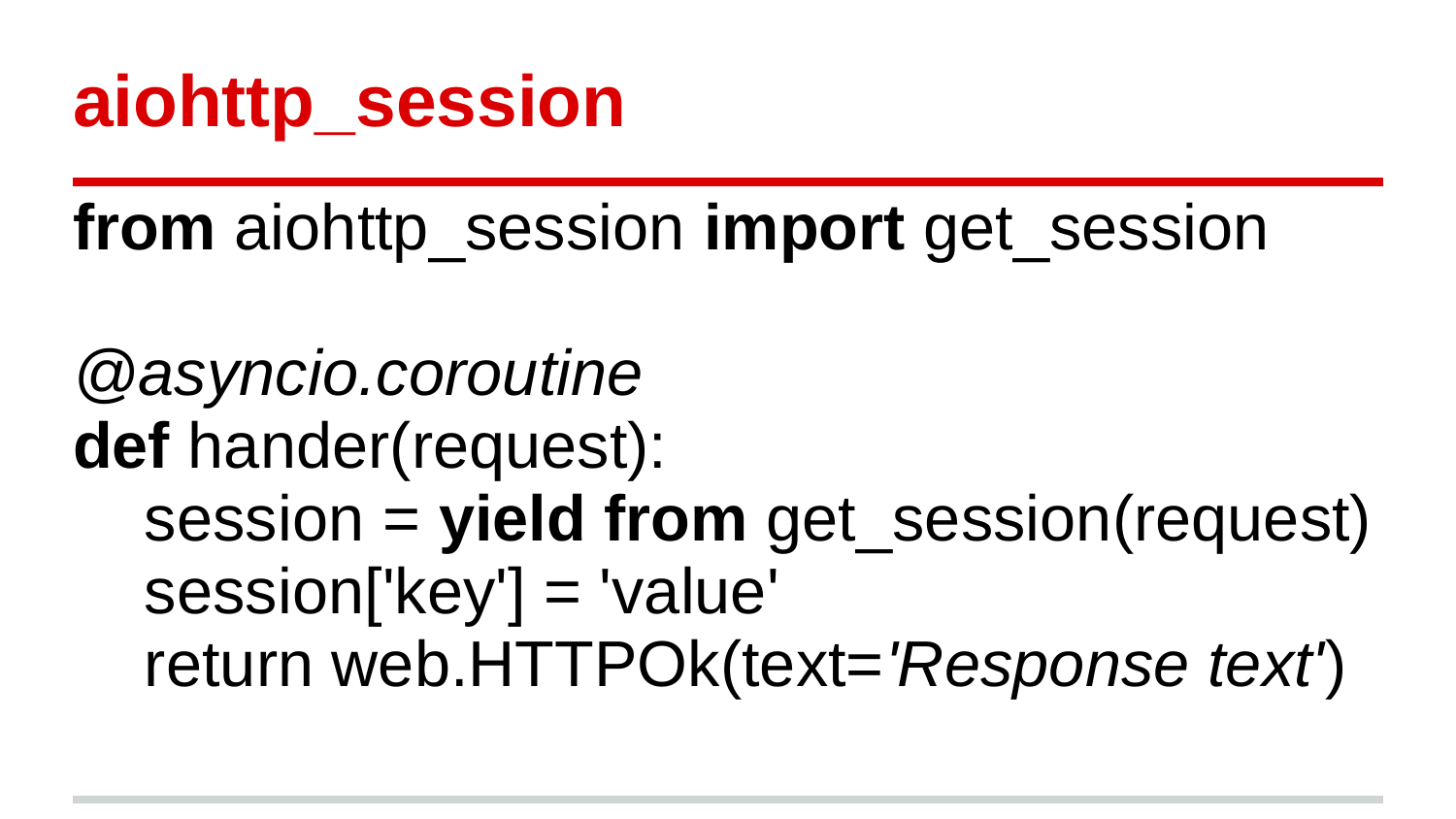## **aiohttp\_session 2**

**def** session\_middleware(storage):  *@asyncio.coroutine* **def** factory(app, handler): *@asyncio.coroutine* **def** middleware(request): request[STORAGE\_KEY] = storage response = **yield from** handler(request) **yield from** storage.save session(request, response) **return** response **return** middleware **return** factory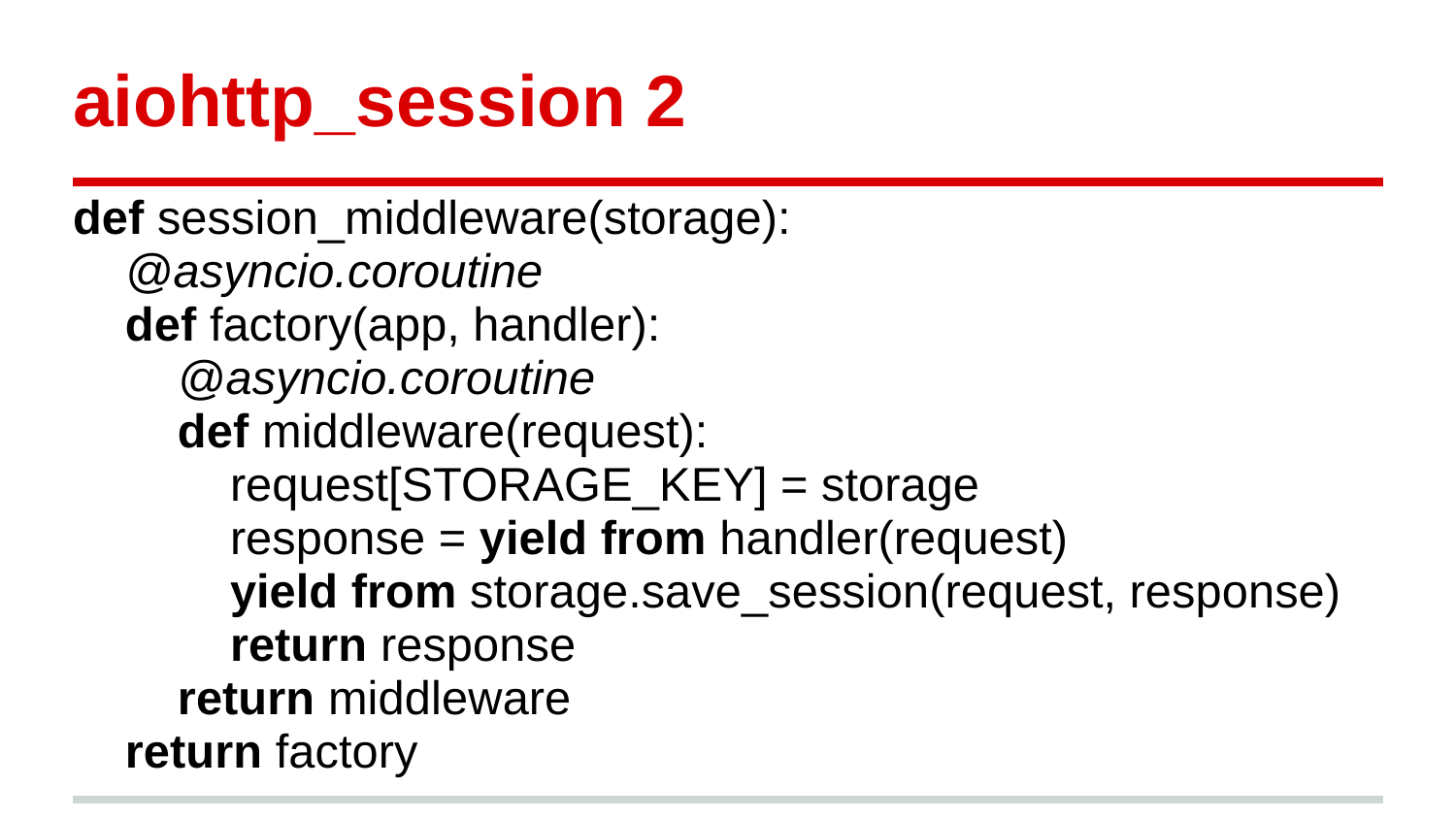#### **Базы данных**

```
import sqlalchemy as sa
from aiopg.sa import create_engine
metadata = sa.MetaData()
tbl = sa.Table('tbl', metadata,
    sa.Column('id', sa.Integer,
             primary key=True),
    sa.Column('val', sa.String(255)))
```
 $app = webApplication()$  $app['db'] = yield from create engine(...)$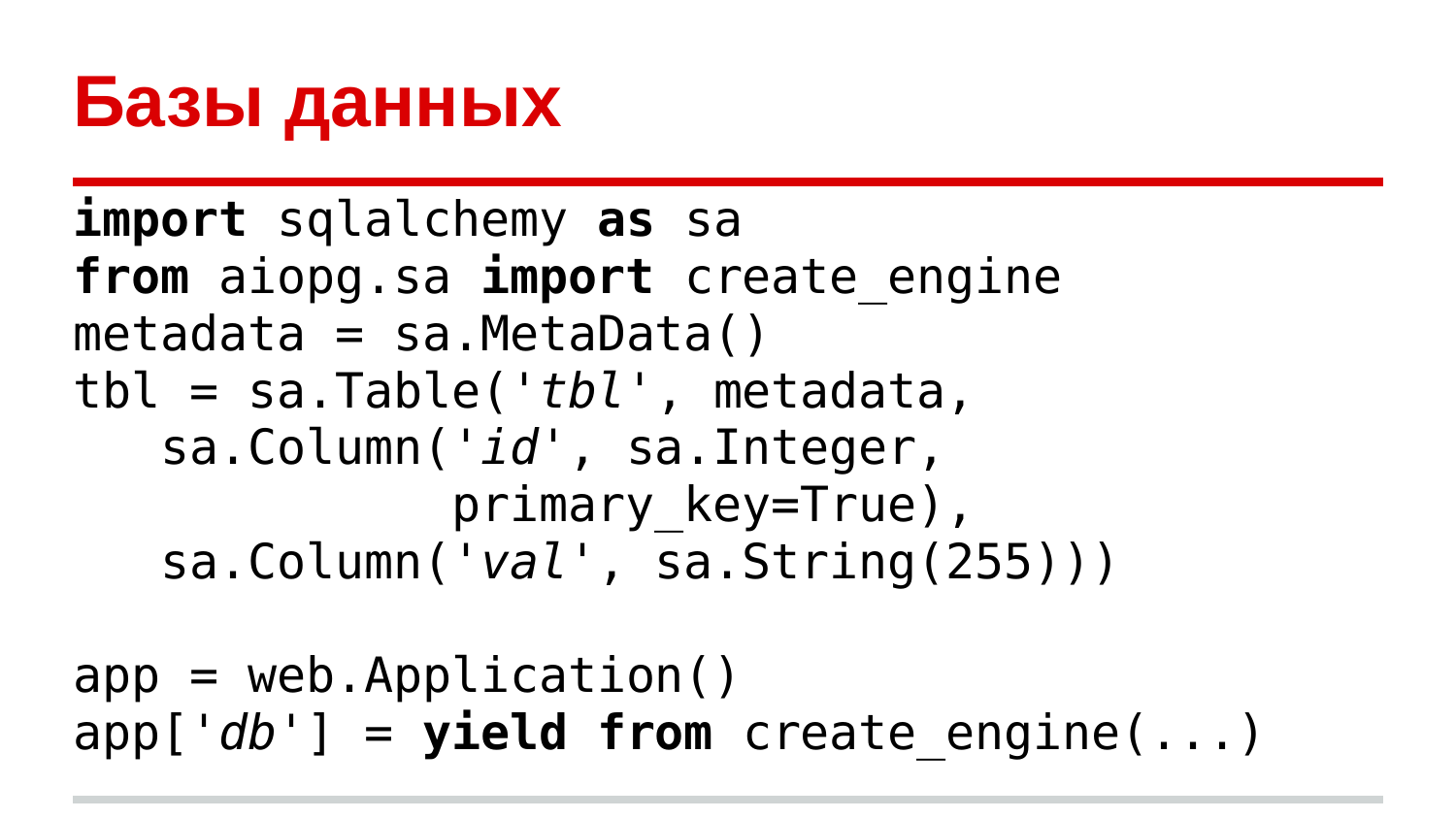#### **Базы данных**

```
@asyncio.coroutine
def handler(request):
    with (yield from request.app['db']) as conn:
        yield from conn.execute(
            tbl.insert().values(val='abc'))
```

```
 res = yield from conn.execute(tbl.select())
 row = yield from res.fetchone()
 while row is not None:
     print(row.id, row.val)
     row = yield from res.fetchone()
```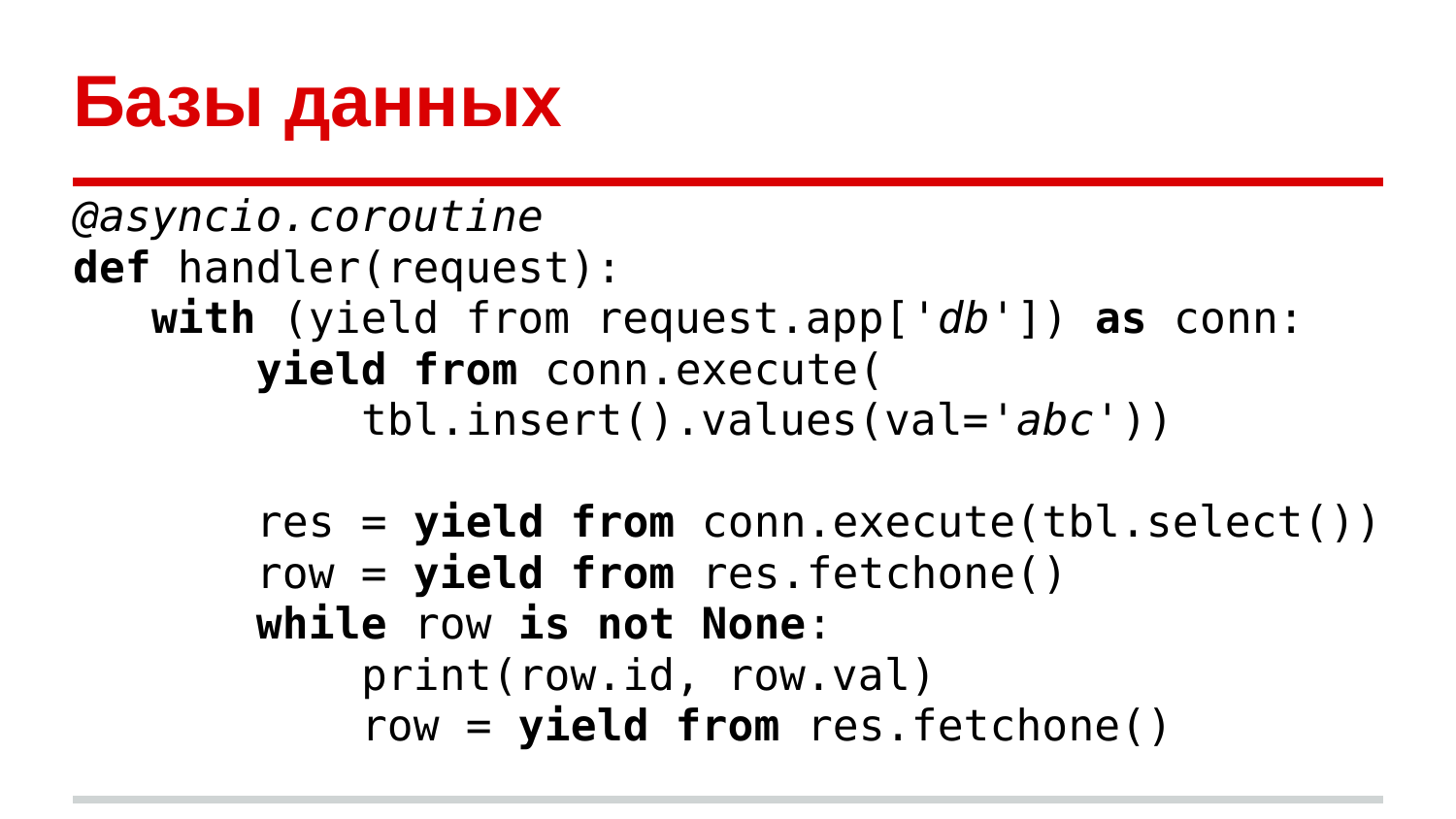#### **Производительность**

- Примерно как у tornado
- twisted.web быстрее (грязный тест)
- WSGI медленнее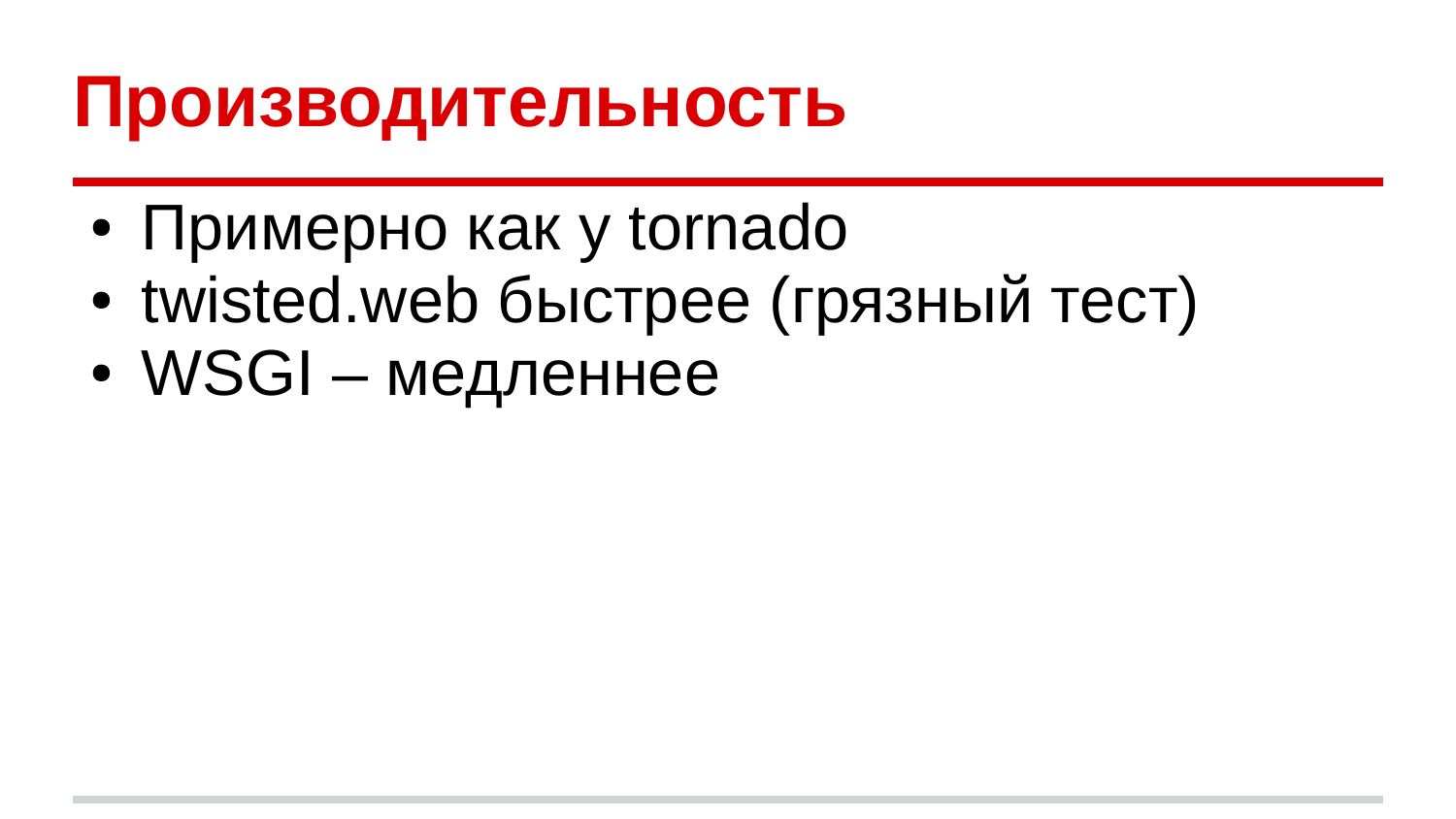### Дальнейшие планы